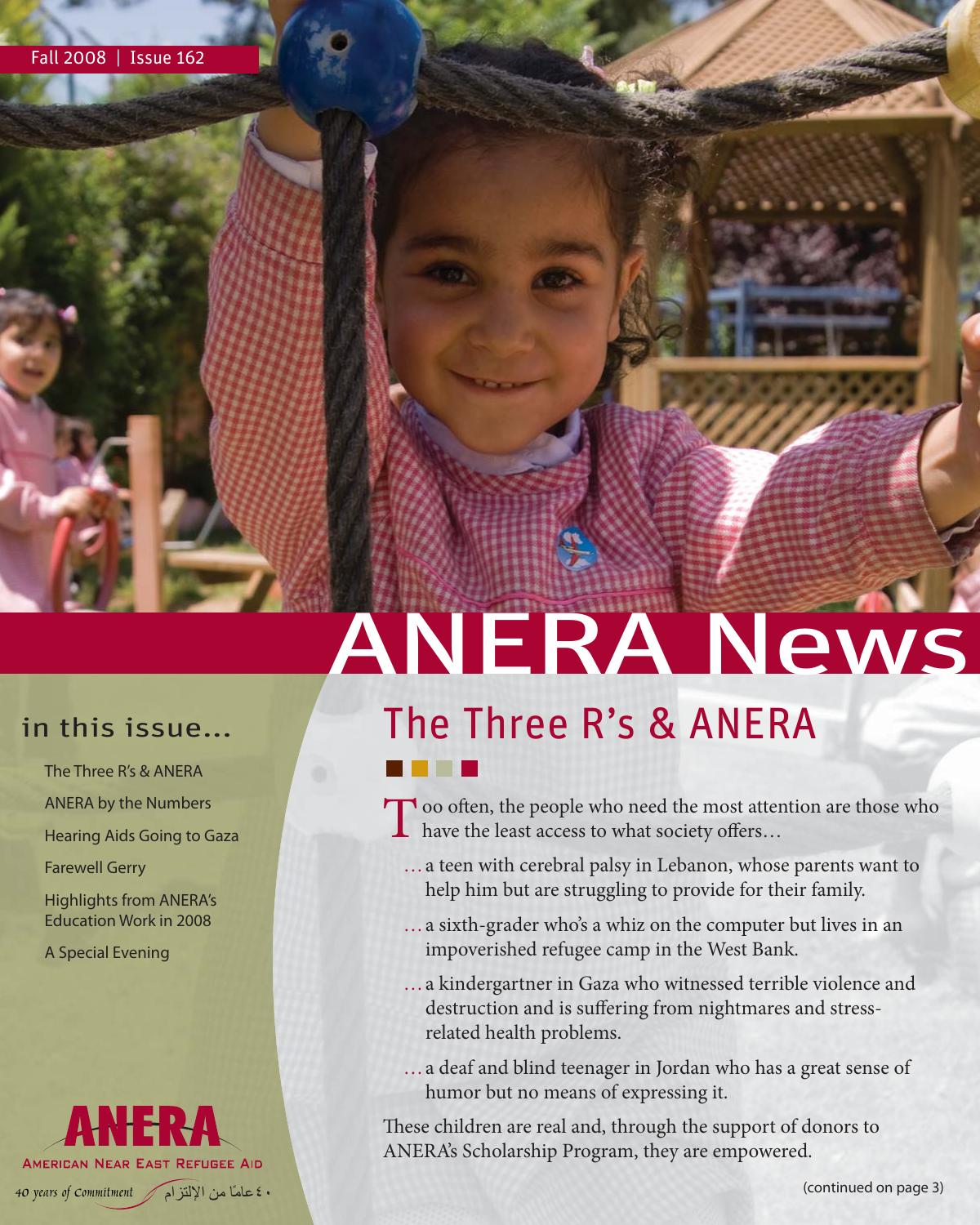### **ANERA News**

The ANERA newsletter is published quarterly by American Near East Refugee Aid (ANERA), a nonprofit agency established in 1968 and dedicated to providing development, health, education and employment programs to Palestinian communities and impoverished families throughout the Middle East.

Material in this newsletter may be reproduced without prior permission, provided credit is given and a copy of the publication in which the item is used is sent to ANERA. Subscriptions are free of charge. Any inquiries should be sent to the address below.

#### **ANERA's Offi cers**

Curtis W. Brand\*, Chair Edward Gnehm\*, Vice Chair William D. Corcoran\*\*, President Philip E. Davies, Vice President Michael de Graffenried\*, Treasurer and Secretary \* Board Members \*\* Ex Officio Board Member

Editor: Liz Demarest Contributing Writers: Liz Demarest, Michael Austin, Bill Corcoran and Ola Mahmoud Photos: Unless otherwise designated, all photos are ANERA copyrighted. "By the Numbers" sources:

Palestinian Central Bureau of Statistics, globalhealthfacts.org

ANERA does exchange our mailing list with similar humanitarian organizations. We never rent or sell our list. If you wish not to have your name exchanged or to stop receiving mail from ANERA please let us know in writing or by phone at 202-842-2766.

ISSN 1966-3584

ANERA 1522 K Street NW, #600 Washington, DC 20005-1270 Tel: (202) 842-2766

anera@anera.org • www.anera.org

COVER PHOTO: Five-year-old Shahd is one of the children who benefits from the ANERA Scholarship program at Dar El Tifel School in Jerusalem.



- 45% of the population in the Palestinian Territories is under 15 years of age.
- 20% of the population in the U.S. is under 15 years of age.
- 1979 is the year ANERA's Scholarship Program started.
- 5,000 is the approximate number of students who have benefitted from ANERA's Scholarship Program in 30 years.
- \$8,650 is the total amount granted to the Scholarship Program in its first year.
- \$2,493,920 is the total amount granted to the Scholarship Program since its inception.
- 80 is the number of preschool teachers in Gaza who received training in active learning techniques in academic year 2007-2008.

### Hearing Aids Going to Gaza

I ncreasing numbers of children in Gaza are experiencing hearing loss. Last<br>fall, through audiology screenings of 20,000 preschoolers in our Milk for fall, through audiology screenings of 20,000 preschoolers in our Milk for Preschoolers Program, ANERA and our partner Atfaluna Society for Deaf Children found a total of 104 preschoolers who need hearing aids.

At that time, a new donor to ANERA and doctor of audiology came forward with a strong desire to lend her expertise to help Palestinians. Dr. Randa Mansour-Shousher brought Gaza's needs to the attention of hearing aid companies and obtained donated hearing aids along with the opportunity to buy more, including batteries and molds, at the "friendliest" prices possible.

ANERA then sent out e-mails and our donors came through generously, giving enough funds to buy the necessary hearing aids, They have been purchased and have begun their journey to Gaza where the skilled staff of Atfaluna Society for Deaf Children will fit the children who require them.

Dr. Mansour-Shousher has also generously donated some needed audiology equipment to be used at Atfaluna Society for Deaf Children. That shipment is en route to Gaza.

As always, we remain grateful to thoughtful and resourceful donors like Dr. Mansour-Shousher who apply their expertise and make the connections that change people's lives for the better.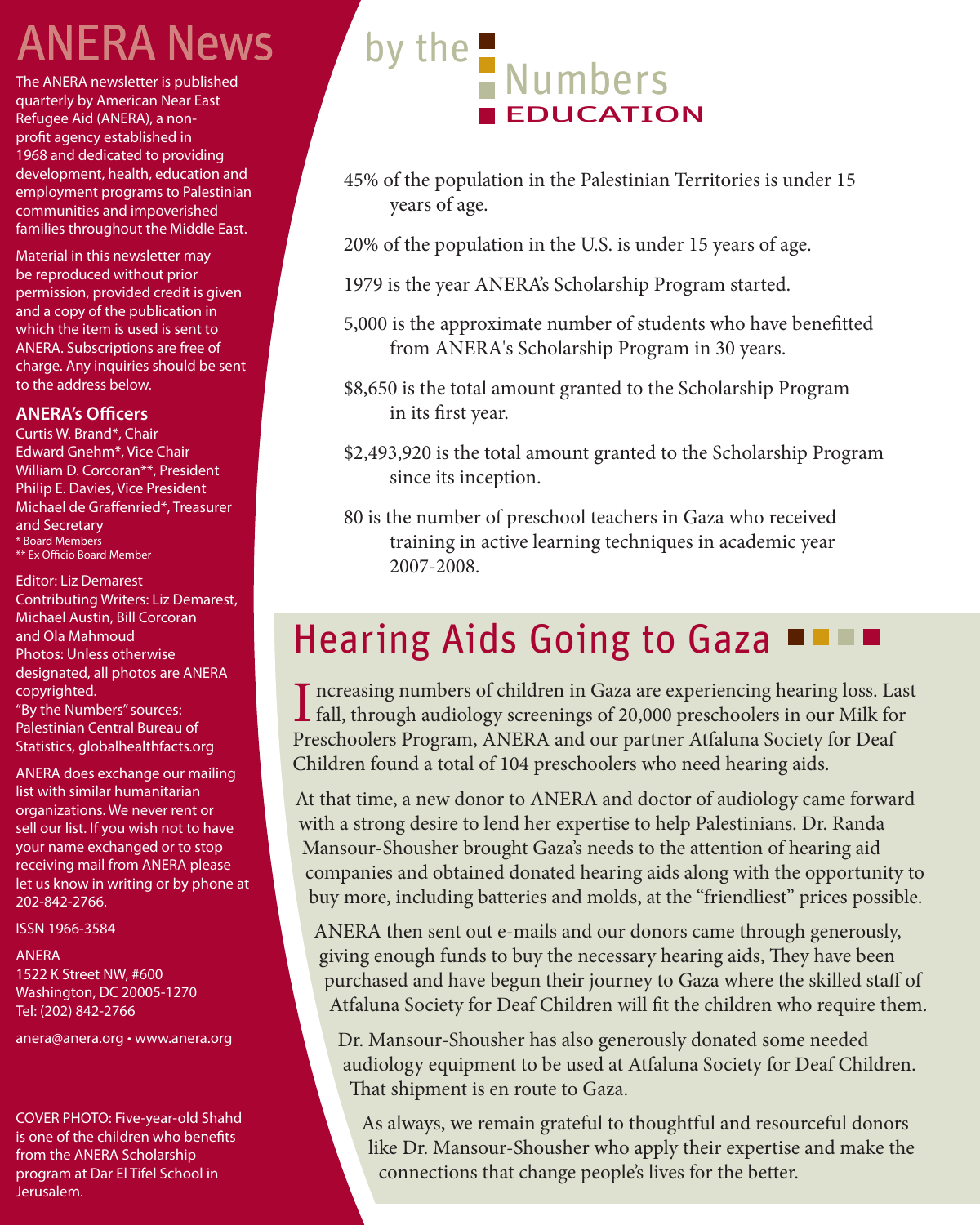### The Three R's & ANERA (continued from page 1)

They each attend one of the amazing schools we support. They learn the skills to communicate with their families and others around them. They get attention from special, caring teachers who help them cope with life's challenges. And they are given access to tools that reveal their abilities.

In this 2008-2009 school year, ANERA's Scholarship Program commemorates its 30<sup>th</sup> year. Dedicated and generous donors have provided millions of dollars to schools in the West Bank, Gaza, Jordan and Lebanon that cater to the neediest of children.

And what better testament to the health of the program than to announce the addition of another school, further broadening its reach? Starting this year, ANERA added to the Scholarship Program the Ephpheta Institute, a small Catholic school located in Bethlehem that works with deaf children to integrate them into West Bank society. One of their goals is to help students become adults who "think critically, communicate willingly, and cooperate fruitfully."

In a 1983 ANERA newsletter, we wrote that a nation's strength can be measured by the ability of "its people to pass down a shared history, culture, traditions, and a vision of progress to future generations."

Those words still resonate today. Since our beginning, ANERA has invested in education: building new schools and classrooms, promoting after-school programs, building major information technology centers, and supporting life-long education from early childhood to adult vocational training.

We are particularly proud of the role the ANERA community has had in the lives of countless students graduating from the schools in our Scholarship Program over three decades. Together, we help children tap into their potential through a quality education that they might not otherwise receive.

If you would like to be part of this important work, visit **www.anera.org/scholarship**.



### Farewell Gerry

ANERA's faithful partner and treasured colleague, Gerry Shawa, is retiring from her position as Director of the Atfaluna Society for Deaf Children.

Gerry is the kind of person who proves that an individual can make a huge difference in the world.

She founded Atfaluna, the only school for deaf children in Gaza, in 1993.

In 15 years she has helped thousands of deaf children and adults tap into their abilities and participate meaningfully in society.

We'll miss her spirit, generous heart and unwavering commitment to Gaza.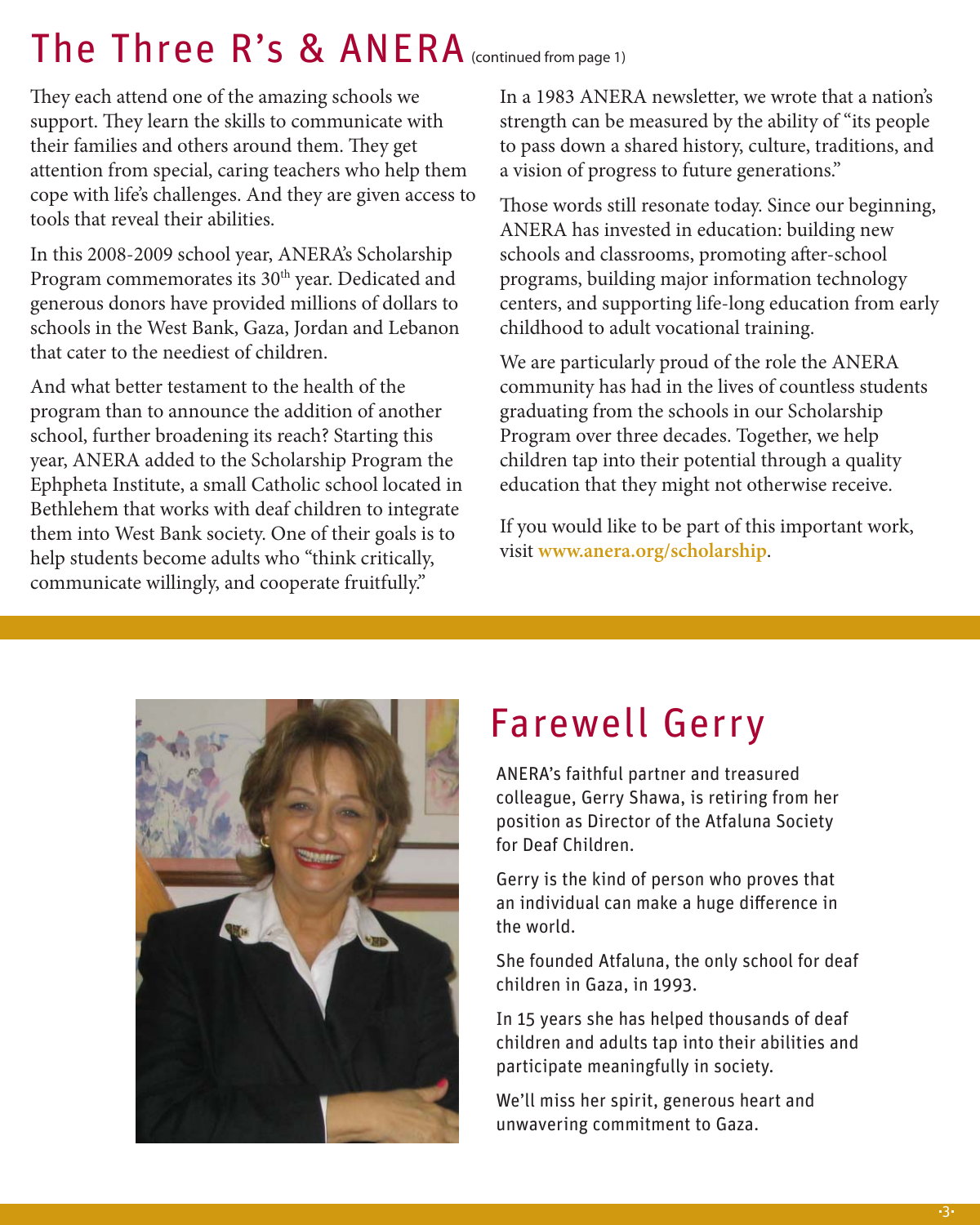

ANERA's I.T. centers provide world-class facilities & professional training



Rawdat El Zuhur in Jerusalem – One of ANERA's Scholarship Program schools.



Bardala Girls' School

### Highlights fr Education !

### 4th I.T. Center of Exce

- funded by a Palestinian bu
- located at Birzeit Universit

#### Helped 7,000 children. well with conflict

- psychosocial support through
- in West Bank & Gaza
- at 80 community centers
- funded by Canadian gover

#### Provided over \$104,120

- individual donors
- sponsoring 230 children
- at  $\cancel{\pi}$ schools in West Bank, G

 $now 8!$ 

 $\bm{\epsilon}$ 

 $\bm{\mathcal{L}}$ 

#### Helped almost 1,000 Ira children integrate into

- worked with local partners,
- funded by U.S. State Depa
- psychosocial support & extra

#### Constructed 2 brand n

- in remote regions of Jordan
- funded by U.S. Agency for

#### Supported Al-Kafaàt Fo

- expanding catering & hotel m
- used their state-of-art facil
- gave scholarships to children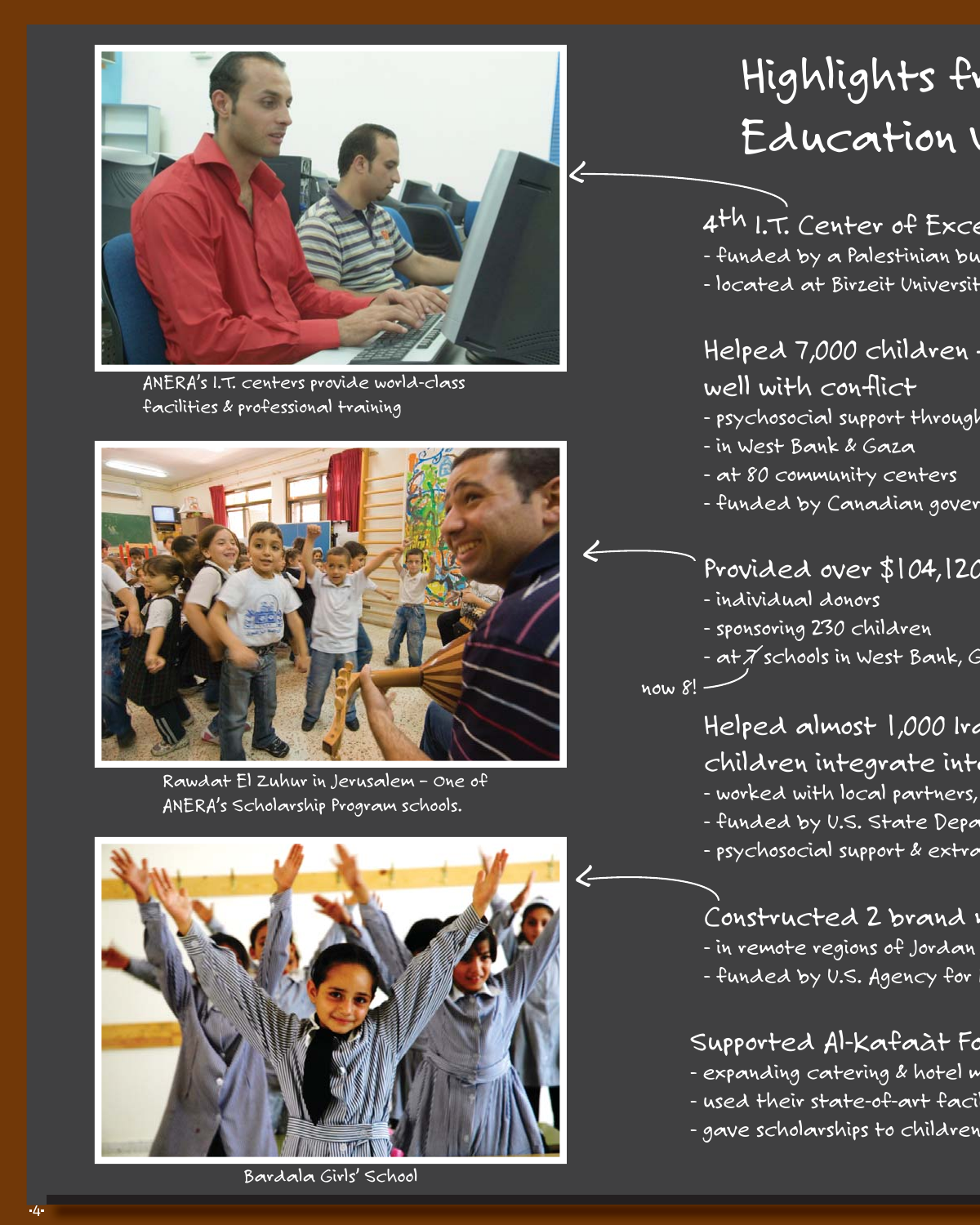### rom ANERA's Work in 2008

ellence <u>sinessman</u> ty, West Bank

find ways to deal

h after-school activities

rnment

0 in scholarships

Gaza, Lebanon & Jordan

>

>

aqi refugee o Jordanian schools in 3 poor communities artment a academic lessons

new schools, West Bank Valley - Al-'Auja & Bardala Int'l Development (USAID)

undation in Lebanon. management schools lities to train family inn owners

with disabilities



Training teachers to help their pupils to better deal with conflict



Remedial Arabic lessons in a Jordan school



Masters-in-the-making of Lebanese cuisine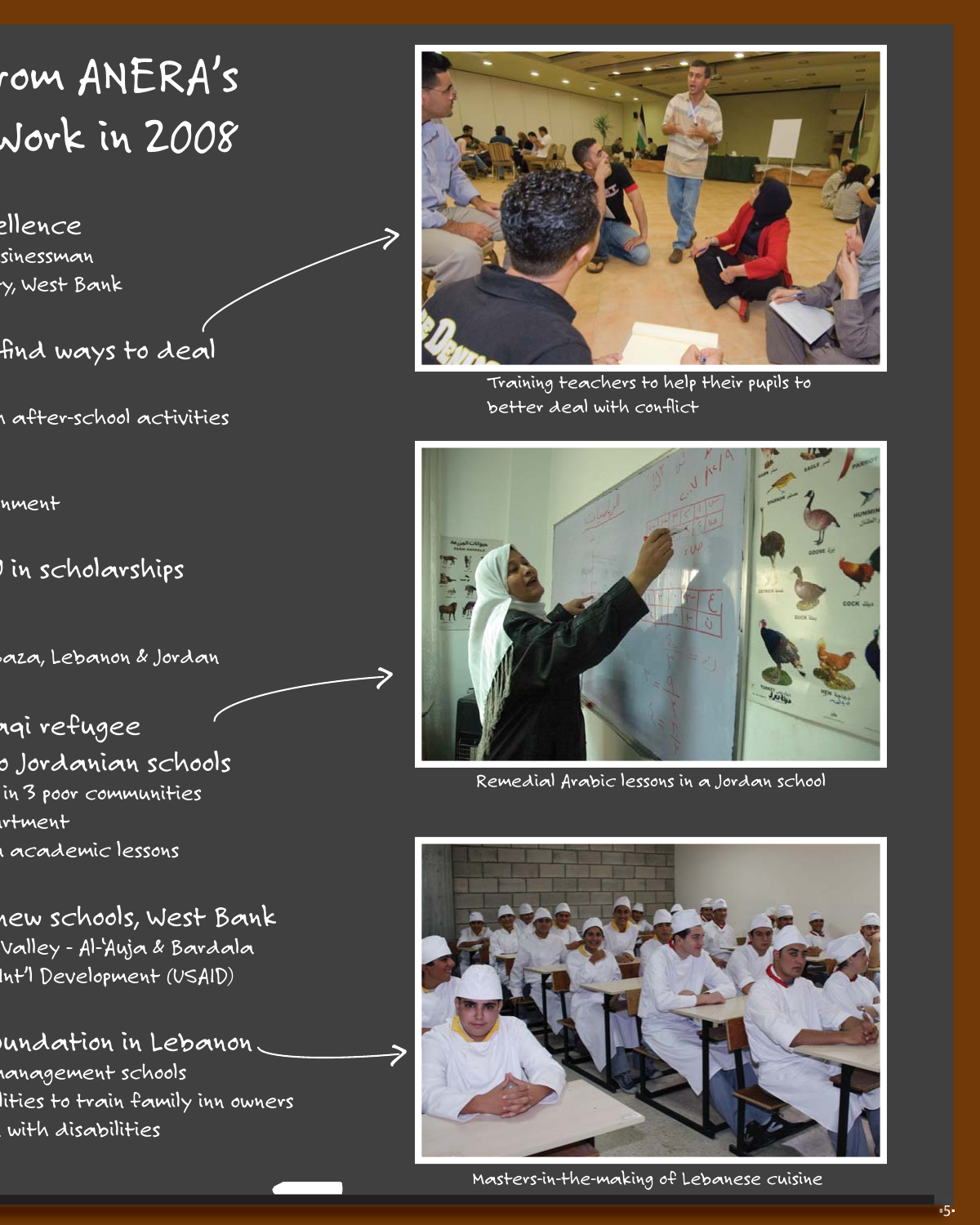







### A Special Evening

On October 10, 2008, over 400 people came together at our Annual Dinner. We commemorated 40 years of commitment to the Middle East and honored an impressive group of leaders who combined multiple and varied talents with a singular purpose. They not only gave of their time and their wisdom, but when called to do so, gave their financial resources.<br>The honorees were the original founders and Board

members of ANERA, many of whom were present or represented at the dinner. We were thrilled to be able to pay them the special tribute they all deserve.

#### Every Drop Counts

The dinner also included an important fundraiser. We asked our guests to consider something many of us often take for granted: water.

For many Palestinian families, getting an adequate amount of water is a struggle everyday. Add to that four years of never-before-seen drought conditions, and the situation is getting worse.

ANERA's work brings water to families in dire need. In the last two years, we have ensured that nearly 20,000 Palestinian households now have access to drinking water. But there remains a lot more to be done and our incredible staff of engineers always say, "We could reach so many more families if we had more funds."

Our donors answered their call. The Annual Dinner raised over \$200,000 to erect water tanks on people's homes, excavate underground cisterns to harvest precious rainwater and dig irrigation pools for farms.

**PHOTOS** (from top to bottom):

Betty Sams, wife of Founder James Sams, making remarks at the dinner.

Founders Dr. M. Hadi Salem, Judge Joe Nahra and D. Joseph Asfour being recognized for their contributions to ANERA.

Comedian Aron Kader entertains the crowd.

Journalist Barbara Slavin interviews Rabah Odeh, a civil engineer who directs the Nablus area office, about ANERA's water projects in the West Bank and Gaza.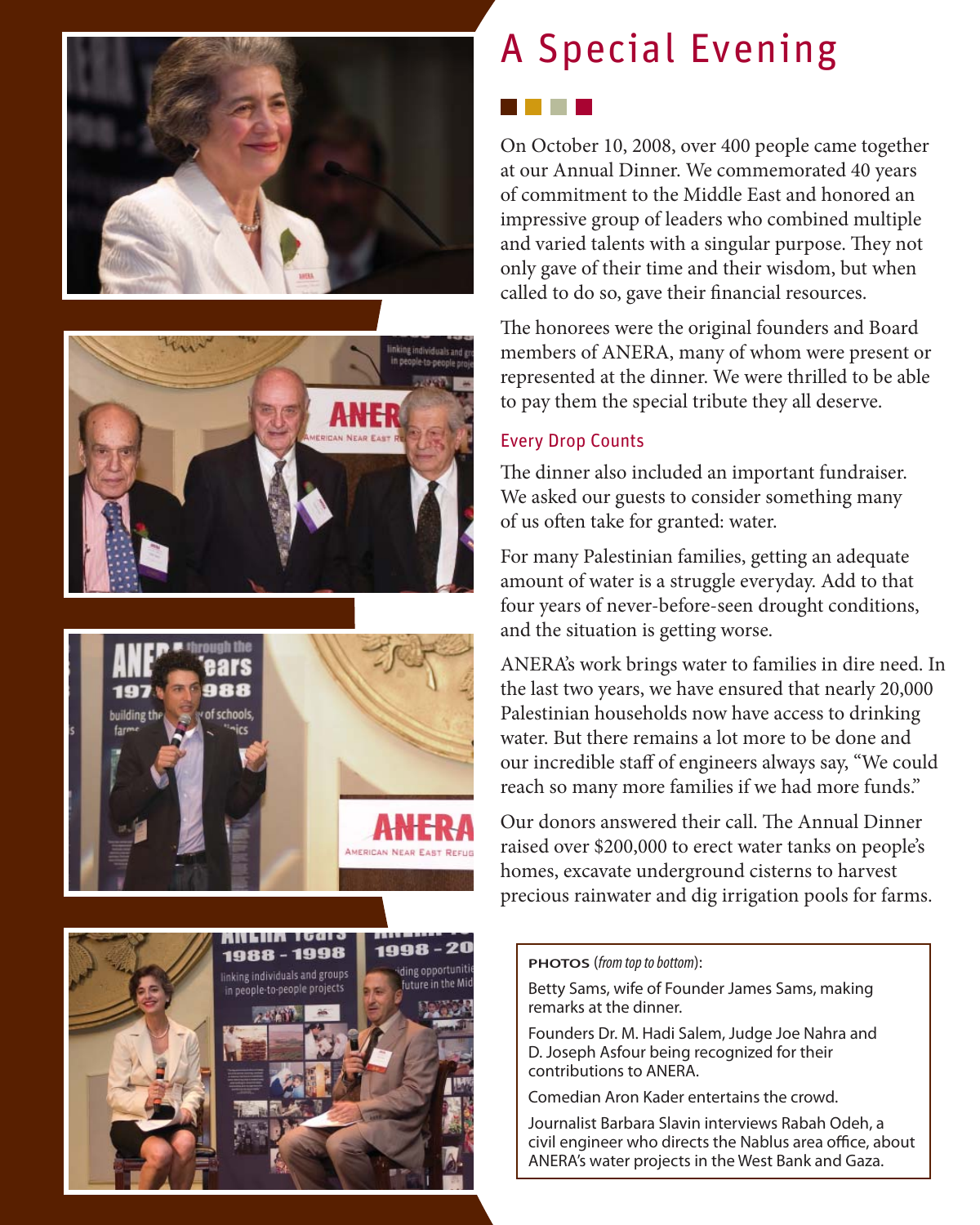"ANERA didn't just build a building, but they helped us build up ourselves and make a better

life..."

Meera Salayme E-Learning Teacher and Former Student at one of four I.T. Centers of Excellence built by ANERA

Make your end-of-year gift today. Use the enclosed envelope or visit www.anera.org/donate.

### You can help make a better life by giving to ANERA

#### Monthly Giving

Your monthly support reduces administrative costs and helps us to plan for future projects with a solid financial footing.

Sign up at www.anera.org/ monthly using credit card or bank withdrawal.

#### Leave a Bequest

In these lean economic times, you can still make a difference by planning a gift.

Email donation@anera.org and we will send you suggested language to use in your will.